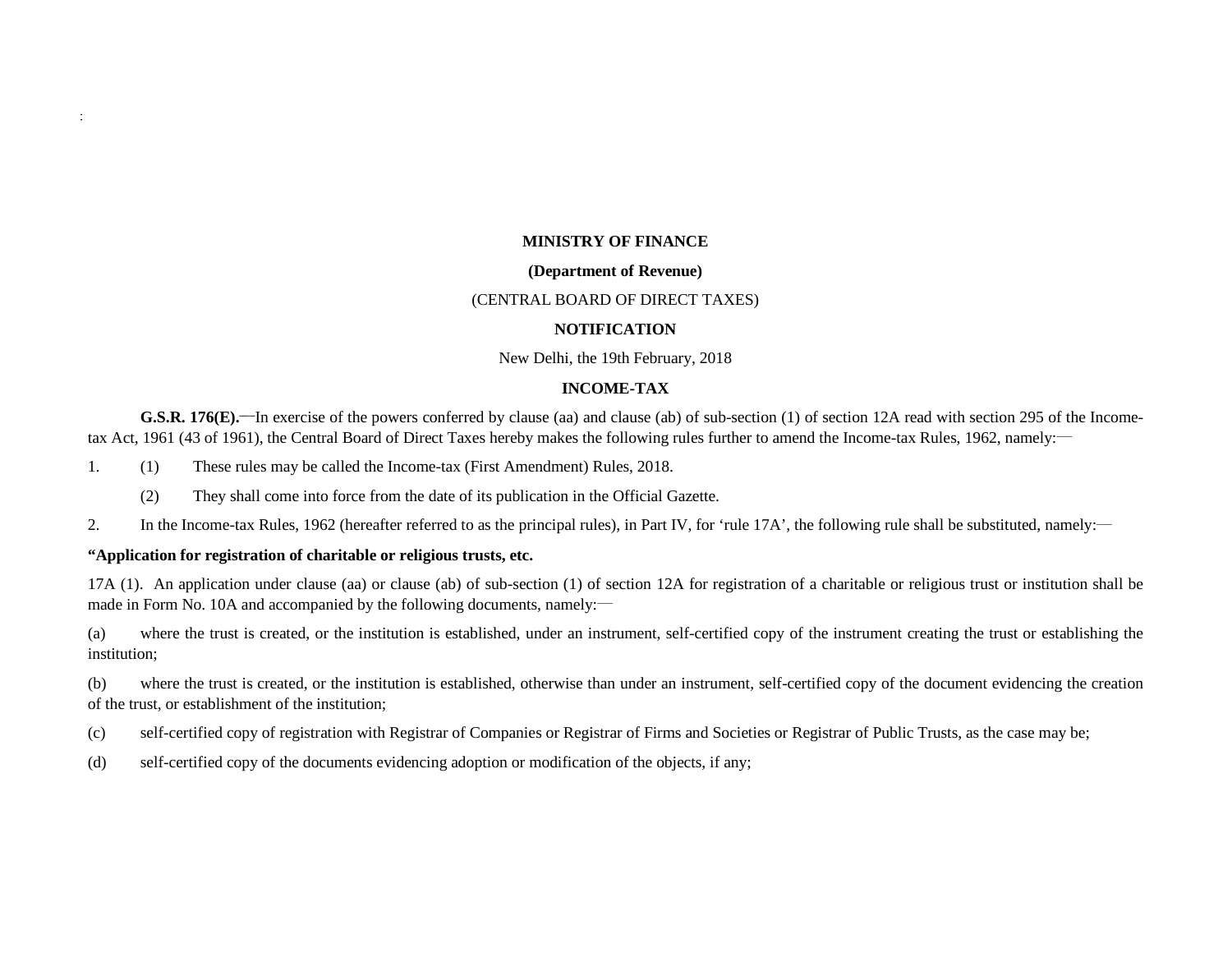(e) where the trust or institution has been in existence during any year or years prior to the financial year in which the application for registration is made, selfcertified copies of the annual accounts of the trust or institution relating to such prior year or years (not being more than three years immediately preceding the year in which the said application is made) for which such accounts have been made up;

(f) note on the activities of the trust or institution;

(g) self-certified copy of existing order granting registration under section 12A or section 12AA, as the case may be; and

(h) self-certified copy of order of rejection of application for grant of registration under section 12A or section 12AA,as the case may be, if any.

(2) Form No. 10A shall be furnished electronically,—

(i) under digital signature, if the return of income is required to be furnished under digital signature;

(ii) through electronic verification code in a case not covered under clause (i).

(3) Form No. 10A shall be verified by the person who is authorised to verify the return of income under section 140, as applicable to the assessee.

(4) The Principal Director General of Income-tax (Systems) or the Director General of Income-tax (Systems), as the case may be, shall specify the data structure, standards and procedure of furnishing and verification of Form No. 10A and be responsible for formulating and implementing appropriate security, archival and retrieval policies in relation to the said form so furnished.".

3. In the principal rules, in Appendix II, for the 'Form No. 10A', the following Form shall be substituted, namely:

# *"FORM NO. 10A*

# *(See rule 17A)*

*Application for registration of charitable or religious trust or institution under clause (aa) or clause (ab) of sub-section (1) of section 12A of the Income-tax Act, 1961* 

|    | <b>PAN</b>                                     | Name (Auto populated) |                             |
|----|------------------------------------------------|-----------------------|-----------------------------|
|    | A   B   C   D   E   1   2   3   4   F          |                       |                             |
|    | Flat/<br>Name of Premises / Building / Village |                       | Road / Street / Post Office |
|    | $\boldsymbol{Door}$ /                          |                       |                             |
| S. | <b>Block</b>                                   |                       |                             |
| ๛  | $No$ .                                         |                       |                             |
|    |                                                |                       |                             |

| Locality<br>Area / | Town/City/District | <b>State</b> (Select) | <b>Country</b> (Select) |  |  |  |
|--------------------|--------------------|-----------------------|-------------------------|--|--|--|
|                    |                    |                       |                         |  |  |  |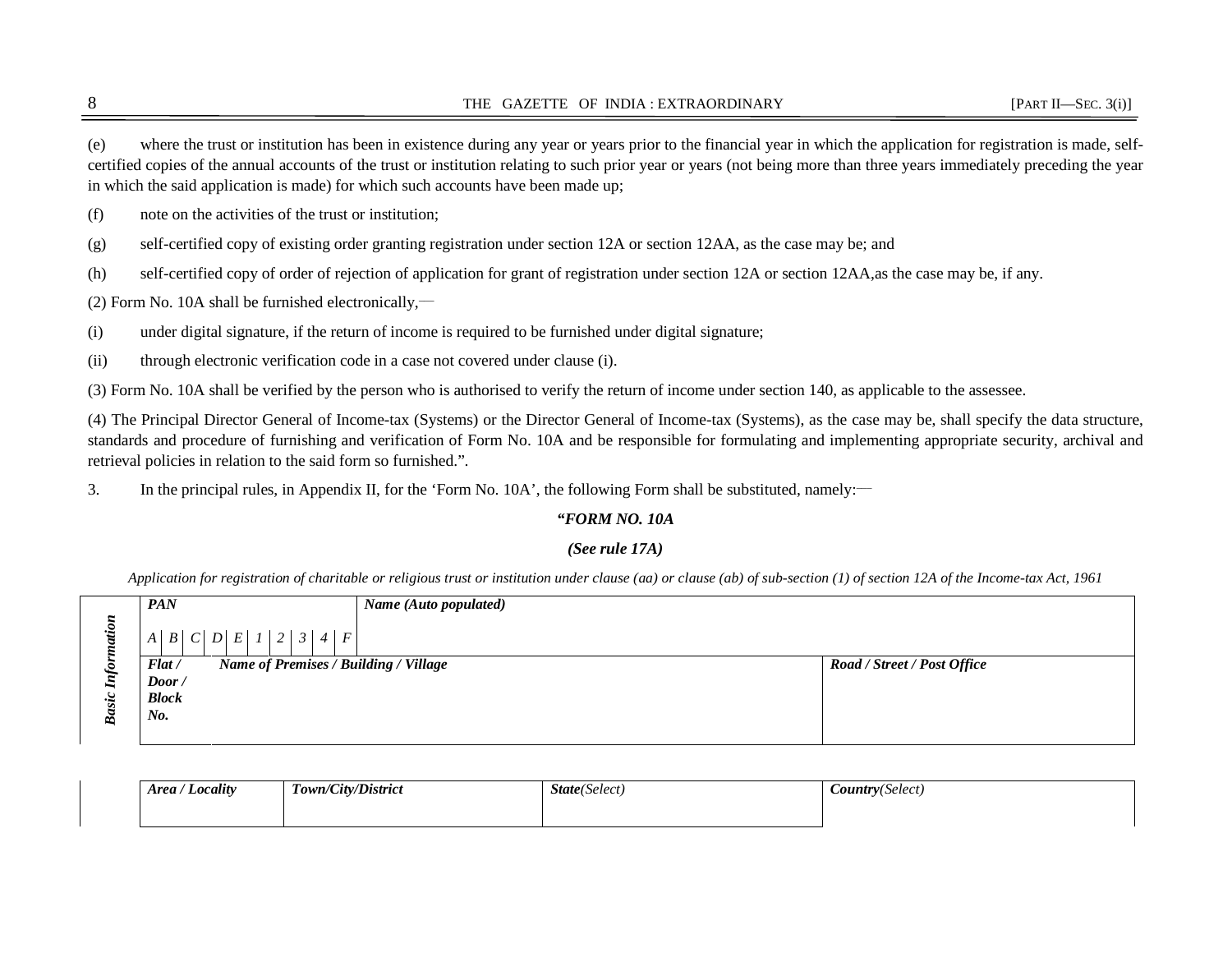$\lbrack$  भाग  $\rm{II}$ —खण्ड 3(i) ]  $\rm{I}$  and  $\rm{I}$  and  $\rm{I}$  and  $\rm{I}$  and  $\rm{I}$  and  $\rm{I}$  and  $\rm{I}$  and  $\rm{I}$  and  $\rm{I}$  and  $\rm{I}$  and  $\rm{I}$  and  $\rm{I}$  and  $\rm{I}$  and  $\rm{I}$  and  $\rm{I}$  and  $\rm{I}$  a

|                                                               | Pin Code<br><b>Type of Trust/Institution</b> (Select) Charitable $\Box$<br>Religious<br>$Religious-cum-Charitable$                                                       |                                                                                                       |                       |            |                                                                          |                                                                                     |                                                                        |                                                                                                                                                                  |  |  |  |  |  |  |
|---------------------------------------------------------------|--------------------------------------------------------------------------------------------------------------------------------------------------------------------------|-------------------------------------------------------------------------------------------------------|-----------------------|------------|--------------------------------------------------------------------------|-------------------------------------------------------------------------------------|------------------------------------------------------------------------|------------------------------------------------------------------------------------------------------------------------------------------------------------------|--|--|--|--|--|--|
|                                                               | Mobile No. of the Managing Trustee/Chairman/Managing<br>Director/Any authorized person by whatever name called<br>whatever name called                                   |                                                                                                       |                       |            |                                                                          | *E-Mail of the Managing Trustee/Chairman/Managing Director/Any authorized person by |                                                                        |                                                                                                                                                                  |  |  |  |  |  |  |
|                                                               |                                                                                                                                                                          |                                                                                                       |                       |            |                                                                          |                                                                                     |                                                                        |                                                                                                                                                                  |  |  |  |  |  |  |
|                                                               |                                                                                                                                                                          |                                                                                                       |                       |            |                                                                          |                                                                                     |                                                                        |                                                                                                                                                                  |  |  |  |  |  |  |
|                                                               | O.                                                                                                                                                                       | Please specify whether the Trust/Institution is (Select any one)<br>constituted as Public Trust under |                       |            |                                                                          |                                                                                     | (please specify name of Act under which constituted as a Public Trust) |                                                                                                                                                                  |  |  |  |  |  |  |
|                                                               | O                                                                                                                                                                        |                                                                                                       |                       |            |                                                                          |                                                                                     |                                                                        | registered under the Societies Registration Act, 1860 (21 of 1860) or under any law corresponding to that Act in force in any part of India (please specify name |  |  |  |  |  |  |
| <b>Legal Status</b>                                           |                                                                                                                                                                          | of law under which the trust/institution is registered)                                               |                       |            |                                                                          |                                                                                     |                                                                        |                                                                                                                                                                  |  |  |  |  |  |  |
|                                                               | registered under section 8 of the Companies Act, 2013 (18 of 2013) or under section 25 of the Companies Act, 1956 (1 of 1956)<br>O<br>others (please specify)<br>$\circ$ |                                                                                                       |                       |            |                                                                          |                                                                                     |                                                                        |                                                                                                                                                                  |  |  |  |  |  |  |
|                                                               |                                                                                                                                                                          | Details of $Author(s)/Founder(s)$                                                                     |                       |            |                                                                          |                                                                                     |                                                                        |                                                                                                                                                                  |  |  |  |  |  |  |
| case of a                                                     |                                                                                                                                                                          | S.<br>Name<br>N <sub>O</sub>                                                                          |                       |            | PAN                                                                      |                                                                                     | Aadhaar No. (if allotted)                                              | Address                                                                                                                                                          |  |  |  |  |  |  |
| Trust                                                         | 2.                                                                                                                                                                       |                                                                                                       |                       |            |                                                                          |                                                                                     |                                                                        |                                                                                                                                                                  |  |  |  |  |  |  |
| $\overline{\mathbf{r}}$                                       |                                                                                                                                                                          |                                                                                                       |                       |            |                                                                          |                                                                                     |                                                                        |                                                                                                                                                                  |  |  |  |  |  |  |
|                                                               |                                                                                                                                                                          | Details of Trustees/Office Bearers/Directors as on the date of filing of application                  |                       |            |                                                                          |                                                                                     |                                                                        |                                                                                                                                                                  |  |  |  |  |  |  |
|                                                               |                                                                                                                                                                          | S.<br>Name<br>Designation                                                                             |                       | <b>PAN</b> |                                                                          | Aadhaar No. (if                                                                     | Address                                                                |                                                                                                                                                                  |  |  |  |  |  |  |
|                                                               | 3.                                                                                                                                                                       | No.                                                                                                   |                       |            |                                                                          |                                                                                     | allotted)                                                              |                                                                                                                                                                  |  |  |  |  |  |  |
|                                                               |                                                                                                                                                                          |                                                                                                       |                       |            |                                                                          |                                                                                     |                                                                        |                                                                                                                                                                  |  |  |  |  |  |  |
| In case of a Trust!<br>Society/Company/<br>Other Institutions |                                                                                                                                                                          |                                                                                                       |                       |            |                                                                          |                                                                                     |                                                                        |                                                                                                                                                                  |  |  |  |  |  |  |
|                                                               |                                                                                                                                                                          |                                                                                                       |                       |            |                                                                          |                                                                                     |                                                                        | In case of Charitable and Religious cum Charitable trusts, please specify the objects of the Trust/Institution (Selection of at least one object is mandatory.): |  |  |  |  |  |  |
|                                                               |                                                                                                                                                                          | Religious                                                                                             |                       |            |                                                                          |                                                                                     | Education                                                              |                                                                                                                                                                  |  |  |  |  |  |  |
|                                                               |                                                                                                                                                                          | Relief of the Poor                                                                                    |                       |            |                                                                          |                                                                                     | <b>Medical Relief</b>                                                  |                                                                                                                                                                  |  |  |  |  |  |  |
| Purpose                                                       | 4.                                                                                                                                                                       | Yoga                                                                                                  |                       |            |                                                                          | Preservation of Monuments or Places or Objects of Artistic or                       |                                                                        |                                                                                                                                                                  |  |  |  |  |  |  |
|                                                               |                                                                                                                                                                          |                                                                                                       |                       |            |                                                                          | Historic interest                                                                   |                                                                        |                                                                                                                                                                  |  |  |  |  |  |  |
|                                                               |                                                                                                                                                                          |                                                                                                       |                       |            | Preservation of Environment (including watersheds, forests and wildlife) |                                                                                     |                                                                        |                                                                                                                                                                  |  |  |  |  |  |  |
|                                                               |                                                                                                                                                                          |                                                                                                       |                       |            | Advancement of other objects of general public utility (Please specify)  |                                                                                     |                                                                        |                                                                                                                                                                  |  |  |  |  |  |  |
|                                                               | 5.                                                                                                                                                                       | Is this a case of registration under clause (ab) of sub-section $(1)$ of section 12A :                |                       |            |                                                                          | Yes/No                                                                              |                                                                        |                                                                                                                                                                  |  |  |  |  |  |  |
| under section<br>application<br>12A(1)(ab)<br>In case of      |                                                                                                                                                                          | If Yes, Please provide details of Existing Registration (attach a certified copy of relevant order):  |                       |            |                                                                          |                                                                                     |                                                                        |                                                                                                                                                                  |  |  |  |  |  |  |
|                                                               | <i>5a.</i>                                                                                                                                                               | Date of Registration                                                                                  | <b>Effective Date</b> |            | Registration No.                                                         | Designation of Registering Authority and Station                                    |                                                                        |                                                                                                                                                                  |  |  |  |  |  |  |
|                                                               |                                                                                                                                                                          |                                                                                                       |                       |            |                                                                          |                                                                                     |                                                                        |                                                                                                                                                                  |  |  |  |  |  |  |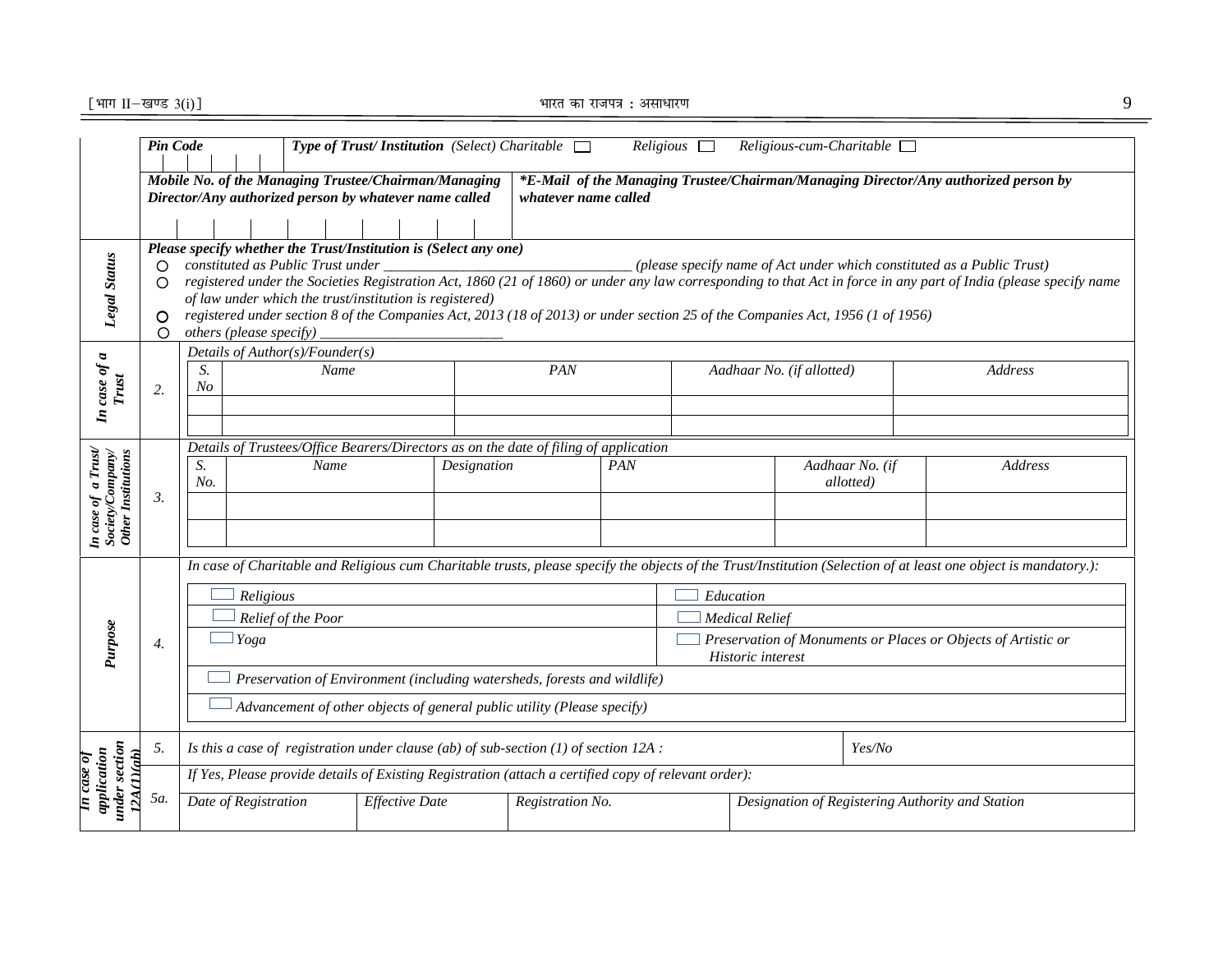# 10 THE GAZETTE OF INDIA : EXTRAORDINARY [PART II—SEC. 3(i)]

|        |             | $D$ $M$ $M$ $Y$ $Y$ $Y$<br>$\boldsymbol{D}$                                                      |                |                                         |  |  |        |  |                                  |        |                                                                 |                      |  |   |   |  |  |  |  |  |
|--------|-------------|--------------------------------------------------------------------------------------------------|----------------|-----------------------------------------|--|--|--------|--|----------------------------------|--------|-----------------------------------------------------------------|----------------------|--|---|---|--|--|--|--|--|
|        | <i>5b</i> . | Date of Modification of Objects                                                                  |                |                                         |  |  |        |  |                                  | D      | D                                                               | M                    |  | M |   |  |  |  |  |  |
|        | 6.          | Whether the trust deed contains clause that the trust is irrevocable?                            |                |                                         |  |  |        |  |                                  |        | Yes/No/Not Applicable (in case of applicants other than trusts) |                      |  |   |   |  |  |  |  |  |
| NEOUS  | $\sqrt{2}$  | Whether any application for registration made by the applicant in the past has been<br>rejected? |                |                                         |  |  | Yes/No |  |                                  |        |                                                                 |                      |  |   |   |  |  |  |  |  |
|        | 7a.         | If yes, then please furnish the following details:                                               |                |                                         |  |  |        |  |                                  |        |                                                                 |                      |  |   |   |  |  |  |  |  |
|        |             | Order No.                                                                                        | Order date     |                                         |  |  |        |  | Authority which passed the order |        |                                                                 |                      |  |   |   |  |  |  |  |  |
| MISCEL |             |                                                                                                  | D <sub>1</sub> | $M$ $M$ $Y$ $Y$ $Y$<br>$\boldsymbol{D}$ |  |  |        |  |                                  |        |                                                                 |                      |  |   |   |  |  |  |  |  |
|        | 8.          | Whether the applicant is registered under the FCRA, 2010?                                        |                |                                         |  |  |        |  |                                  | Yes/No |                                                                 |                      |  |   |   |  |  |  |  |  |
|        | 8a.         | If Yes, then please furnish the following details:                                               |                | Registration No.                        |  |  |        |  |                                  |        |                                                                 | Date of Registration |  |   |   |  |  |  |  |  |
|        |             |                                                                                                  |                |                                         |  |  |        |  |                                  |        |                                                                 | D                    |  | M | M |  |  |  |  |  |

*I \_\_\_\_\_\_\_\_\_\_\_\_\_\_, son/daughter of \_\_\_\_\_\_\_\_\_\_\_, hereby declare that the details given in the application are true and correct to the best of my knowledge and belief.* 

*I undertake to communicate forthwith any alteration in the terms of the trust/society/non-profit company, or in the rules governing the Institution, made at any time hereafter. I further declare that I am making this application in my capacity as \_\_\_\_\_\_\_\_\_\_\_\_\_\_\_\_\_\_\_\_\_\_\_\_(designation) and that I am competent to make this application and verify it.* 

*Place: Date: Signature* 

 *Designation \_\_\_\_\_\_\_\_\_\_\_\_\_\_\_\_\_\_\_\_\_\_\_\_\_\_\_\_\_\_\_\_\_\_\_\_\_\_\_\_\_\_\_\_\_ Address \_\_\_\_\_\_\_\_\_\_\_\_\_\_\_\_\_\_\_\_\_\_\_\_\_\_\_\_\_\_\_\_\_\_\_\_\_\_\_\_\_\_\_\_\_*